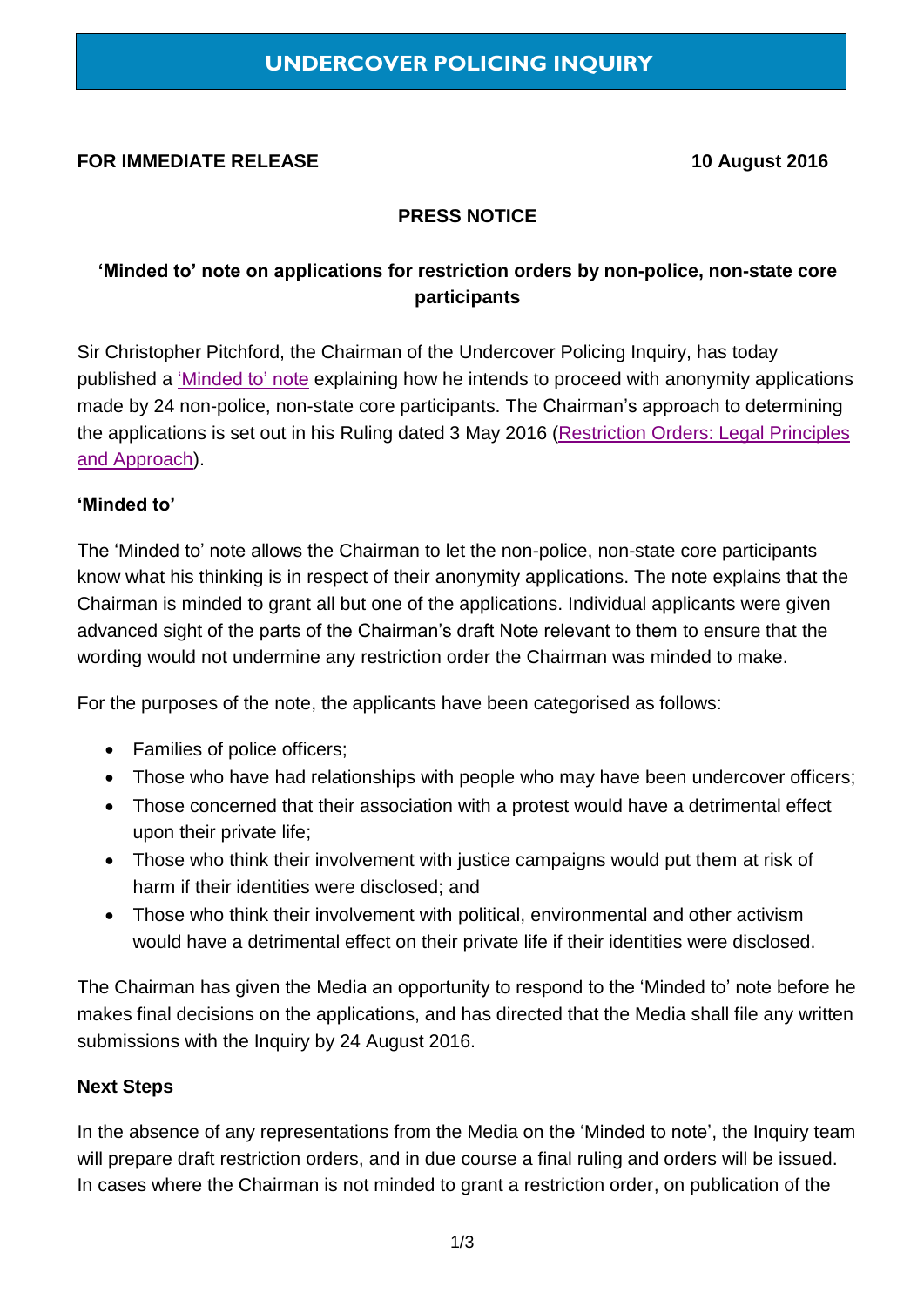# **UNDERCOVER POLICING INQUIRY**

final ruling (and subject to any legal challenge), any provisional order for anonymity will cease to have effect and the applicant will become a named core participant. No final decisions on anonymity will be made until at least 14 calendar days have elapsed from the publication Chairman's 'Minded to' note.

The Inquiry's ['Frequently Asked](https://www.ucpi.org.uk/wp-content/uploads/2016/08/160810-frequently-asked-questions.pdf) Questions' have been updated to cover queries that might arise from the 'minded to' note.

### **Background**

The purpose of the Undercover Policing Inquiry is investigate and report on undercover police operations conducted by English and Welsh police forces in England and Wales since 1968. The Inquiry will examine the contribution undercover policing has made to tackling crime, how it was and is supervised and regulated, and its effect on individuals involved, both police officers and others who came into contact with them.

The work of the Inquiry ranges across the full scope of undercover policing work and will look at the work of the Special Demonstration Squad, the National Public Order Intelligence Unit and police forces in England and Wales. The Inquiry will also examine whether people may have been wrongly convicted in cases involving undercover police officers, and refer any such cases to a separate panel for consideration.

The work of the Inquiry will fall into three modules:

- 1. Module one will look at what happened in the deployment of undercover officers in the past, their conduct, and the impact of their activities on themselves and others.
- 2. Module two will look at the management and oversight of undercover officers, including their selection, training, supervision and care after the end of an undercover deployment. This section will also look at the law and other rules covering undercover policing.
- 3. Module three will make recommendations about how undercover policing should be conducted in future.

#### **ENDS**